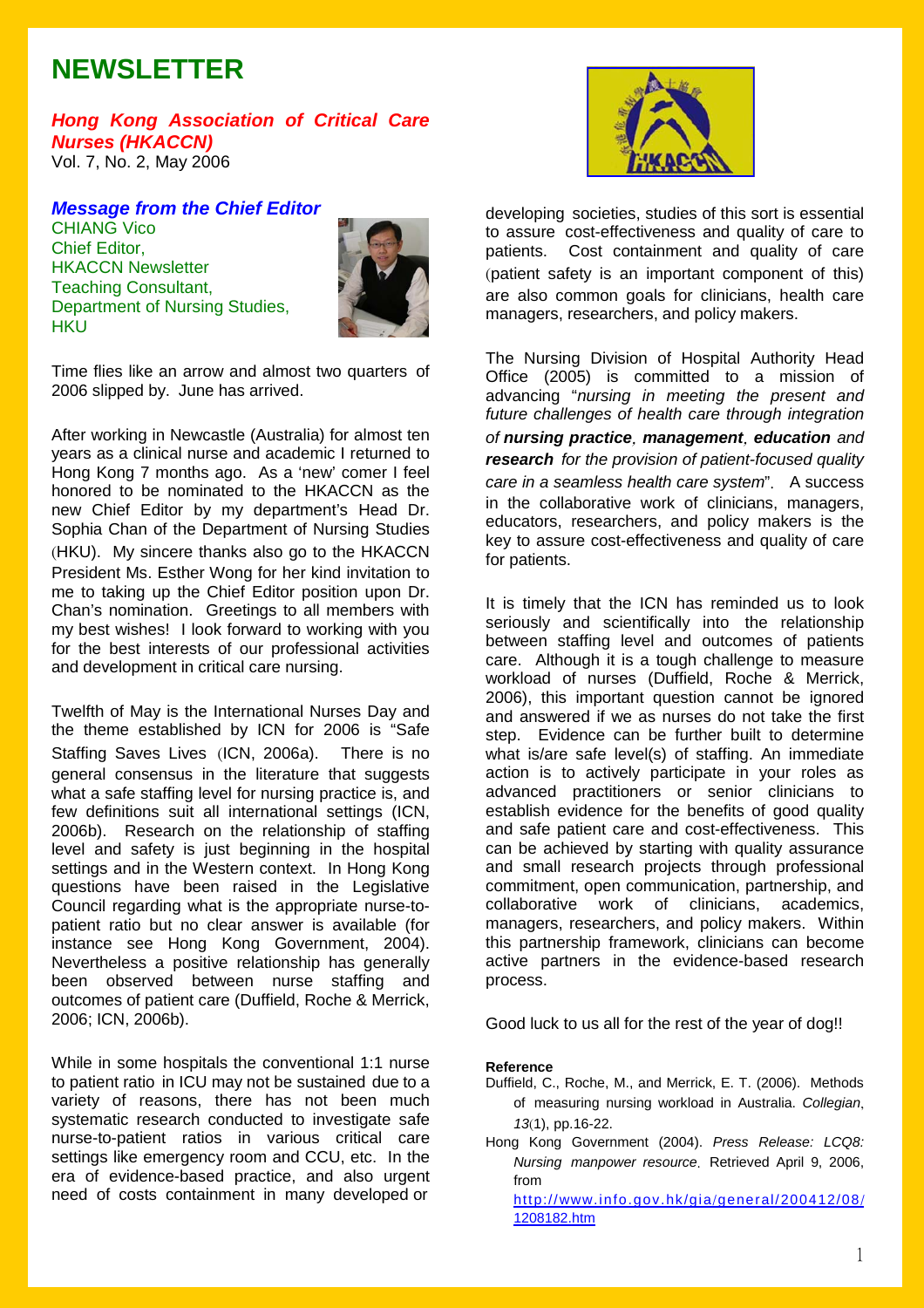- Nursing Division, HAHO (2005). *Home page*. Retrieved Oct 30, 2005, from http://www2.ha.org.hk/nursing/ nursing.html
- ICN (2006a). *Themes of International Nurses Day 1988- 2006*. Retrieved Feb 17, 2006, from http://www.icn.ch/ indkit\_themes.htm
- ICN (2006b). *Safe staffing save lives. Information and action tool kit*. Geneva: International Council of Nurses.

## *Celebration in style – HKACCN 8th Annual General Meeting & 7th Anniversary Dinner* LEUNG Fung-Yee Vice-President, HKACCN

In recognition of our Association's success in the past year, we celebrated in style. The 8<sup>th</sup> Annual General Meeting and Anniversary Dinner were held in January, 2006. Over 200 members joined this gala celebrating HKACCN's eighth birthday with joys and appreciations. This year, we had great pleasure to have invited Dr. Vivian Wong (former Deputizing CE, HA) to join us, and Dr. Cheung Wai-

Lun (Director, Professional Services & Operations, HA), who enlightened us on "Social responsibilities and equitable access in public health care". The full text of this important message is attached in this Newsletter for your retention. Respectable nurse leaders, renowned representatives from other professional bodies, and distinguished guests were also invited. With their continuous support and inspiration, we strive to continue to serve our critical care nurses and promote excellence in critical care.



Celebrating the  $8<sup>th</sup>$  AGM &  $7<sup>th</sup>$  Annual Dinner

At the AGM, Ms. Esther Wong our President presented the major achievements and the development of our association in the past one year, both locally and internationally. Our vision to enter the international arena of critical care nursing has come true and we are now a founder-member of both the International and Asia Pacific Federations

of Critical Care Nurses. We are proud of the challenges we have tackled during the past and the new initiatives we plan to take on in the coming months – to establish the HKACCN Ltd and assume a leadership position with other critical care organizations in the world. I look forward with our entire members to celebrate the inauguration of the HKACCN Ltd in the nearest future and take a further step to meet the challenges of a bold new world facing us in critical care nursing!



Dr. Cheung Wai-Lun and Ms. Esther Wong in the AGM



# 公共醫療之公平分配及社會責任

近年有關醫療融資的討論相當熾熱,當中涉及資源分 配的公平性與社會責任,我希望與大家分享一下我在 這個課題上的一些觀點。

這些年來,香港逐步建立了一個令人稱羨的醫療系 統。然而,我們亦為這些優質的醫療服務付出大量的 公帑。而公共醫療服務相對私營醫療系統而言,提供 了大部份兼且是較昂貴的住院服務。

我們的共同理想是確保香港社會可以繼續享用既能長 遠維持、又方便市民使用和負擔得來的醫療服務。因 此,我們必須審慎檢討和重新考慮日後公共醫療資源 應如何公平分配及社會責任的問題。

醫院管理局透過提升公立醫院的運作效率及以醫院聯 網安排減少不必要的資源重疊,已積極回應資源緊絀 所帶來的挑戰。提高運作效率是理所當然的,卻不能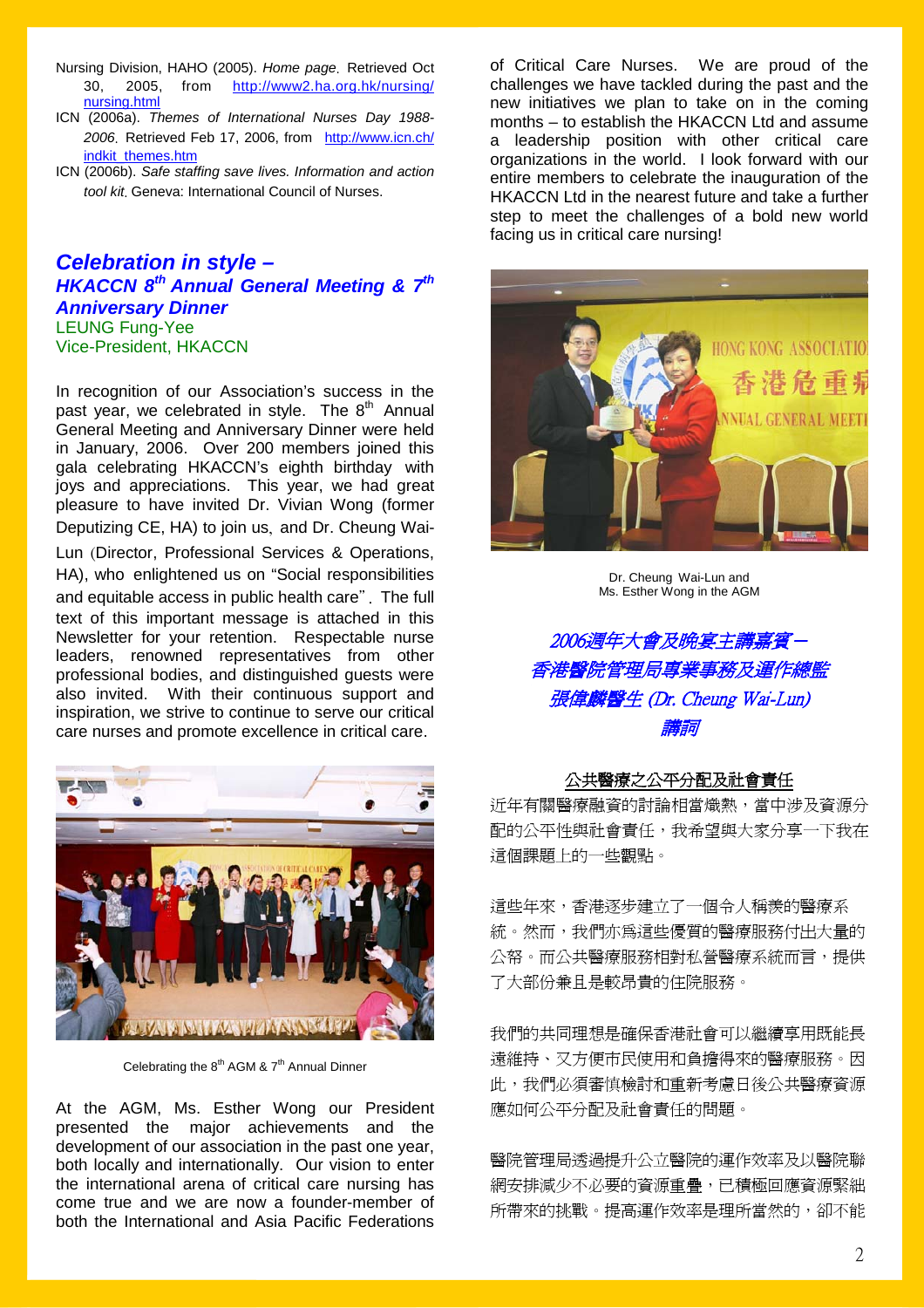夠解決公共資源有限這個根本問題。訂立一個以優次 定位,指引醫療資源公平分配的框架極為重要。

許多社會應用了倫理學的理論作為資源分配的指引, 我想概括地帶出其中影響醫療服務分配較深的幾個常 見理論。

首先就是效益主義所提倡的資源按成本效益分配。很 明顯,按成本效益分配資源就是務求在有限的資源下 為全民尋求最大的健康利益。一隻新藥,對個別病人可 能有療效,但對整體人口而言,可能並不符合成本效 益。效益主義認為政策應時常以達至社會最大效益為 目標 — 也就是為最多數人謀最大的利益。單單建基於 效益主義的政策傾向歧視老弱、長期和末期病患者,因 為把資源投放在這幾類病人身上不會帶來很大的社會 利益。然而,何謂「最大的健康效益」一向備受爭議。 然而,「大包圍」式地理解「最大的利益」或「健康效 益」只會削弱效益主義在指引資源分配方面的參考價 值。

第二派主義,是按病人需要分配。此派理論強調病人健 康的需要,而非社會整體的效益。依照臨床守則及慣 例,評估及比較病人需要的急切性、嚴重性,並平衡有 關的風險及好處。要注意的是生病本身並不自動代表 一個人會獲得優先排序,醫生需要評估及考慮病人能 否透過治療獲益,病人自己的選擇反而重要性很低。這 一派主張的弊端是我們無從比較不同組別病人的醫療 效益,如心臟搭橋或洗腎哪一樣比較值得就沒有一個 絕對的答案。另外,醫學上的共識未必就能輕易轉化成 公共資源分配政策。

第三派是公平主義者,此派提倡保障市民平等獲取醫 療服務的機會。不論階級、年齡、性別和其他個人特徵, 比如說吸煙或吸毒者,都應該獲享平等機會。但「平等」 在這裡是一個質化,而非量化的概念;它指平等被評 估和分流的機會,而不是每個人都會有等份或同樣地 少的醫療服務。

另外一派則主張反映主流社會價值觀。社會價值常常 反映在「宏觀」資源分配的層面,例如照顧病童、長者、 精神病人所需的資源比例。社群主義提倡任何資源分 配政策都要符合該群體的信念,而不是貿貿然採納國 際標準。實踐此主義最大的挑戰在於如何邀請各界社 會人士及持份者參與複雜的醫療資源分配討論與取得 共識。

第五就是鼓勵個人選擇的自由主義,這一派理論認為 資源分配的機制應該允許最大的個人自由,特別容許 他們自由選擇理想的醫療服務的範圍及質量。當然個 人的承担會是這個選擇的自由主義背後的義務。社會 可以基於人道立場資助缺乏經濟能力的人士獲得他們 所需的醫療服務。自由主義並非香港奉行的原則,然而 病人如何决定使用公立還是私家醫院服務,個人選擇 的自由主義將會是一個重要的推動力。

多數國家都參考上述多派倫理主義作為分配資源的基 礎。在某些情況下 這些價值或理論會有所衝突,例如, 強調某一位病人的醫療效益可能就會犧牲了其他病人 獲得醫療服務的機會。多數人的公平治療意味著沒有 一個病人可以得到最大的醫療效益;整體而言,這亦 未必是最合乎成本效益的政策。按優次定位提供醫療 服務實屬一個無可避免的取捨,因為沒有一個公共醫 療系統可以為全民免費提供全面而高質素的服務。

世界衛生組織提倡一個「新全民保障主義」,意謂公共 醫療服務應該保障全民,卻不求「式式俱備」。組織既 認同各國政府的限制,但它們還是有責任領導和資助 醫療系統。每一個政府應該設立分配現有資源的準則, 以確保市民大眾能獲得足夠的醫療服務。

以下我想以醫管局推行藥物名冊為例,具體分析公共 醫療之公平分配及社會責任問題。

現代科技發展日新月異,每年藥物市場均有不少新藥 面世,不但數目龐大,而且在售價、臨床效益、治療功 效及副作用等方面的支持證據,都存在很大差異。有些 新藥明顯可以提昇病人的治療成效,其他的則只見邊 際效益。新藥不斷面世,或多或少可為個別病者帶來一 絲一毫的健康,甚或多一天的壽命,但其所需的成本價 格則極為昂貴。每分健康或每天壽命將可以以金錢換 取的事實,是每一個人皆需面對的現實。

然而,沒有一個公營機構或醫療保險制度可以涵蓋整 個藥物市場的藥品。面對公共醫療資源緊拙,要求公共 醫療體制可以為全民提供全面、高質素但費用全免的 醫療服務幾乎是不可能的。當醫療需求不斷競逐有限 的公共醫療資源﹐作為公共醫療政策的決策者﹐就有 責任去釐清公共醫療制度的宗旨及目標﹐為整體社會 提供最佳利益。這是醫療決策者的重大挑戰﹐亦是社 會上每一分子應認定的大前題。

醫管局在擬訂標準藥物名冊時,由專科醫生、藥劑師、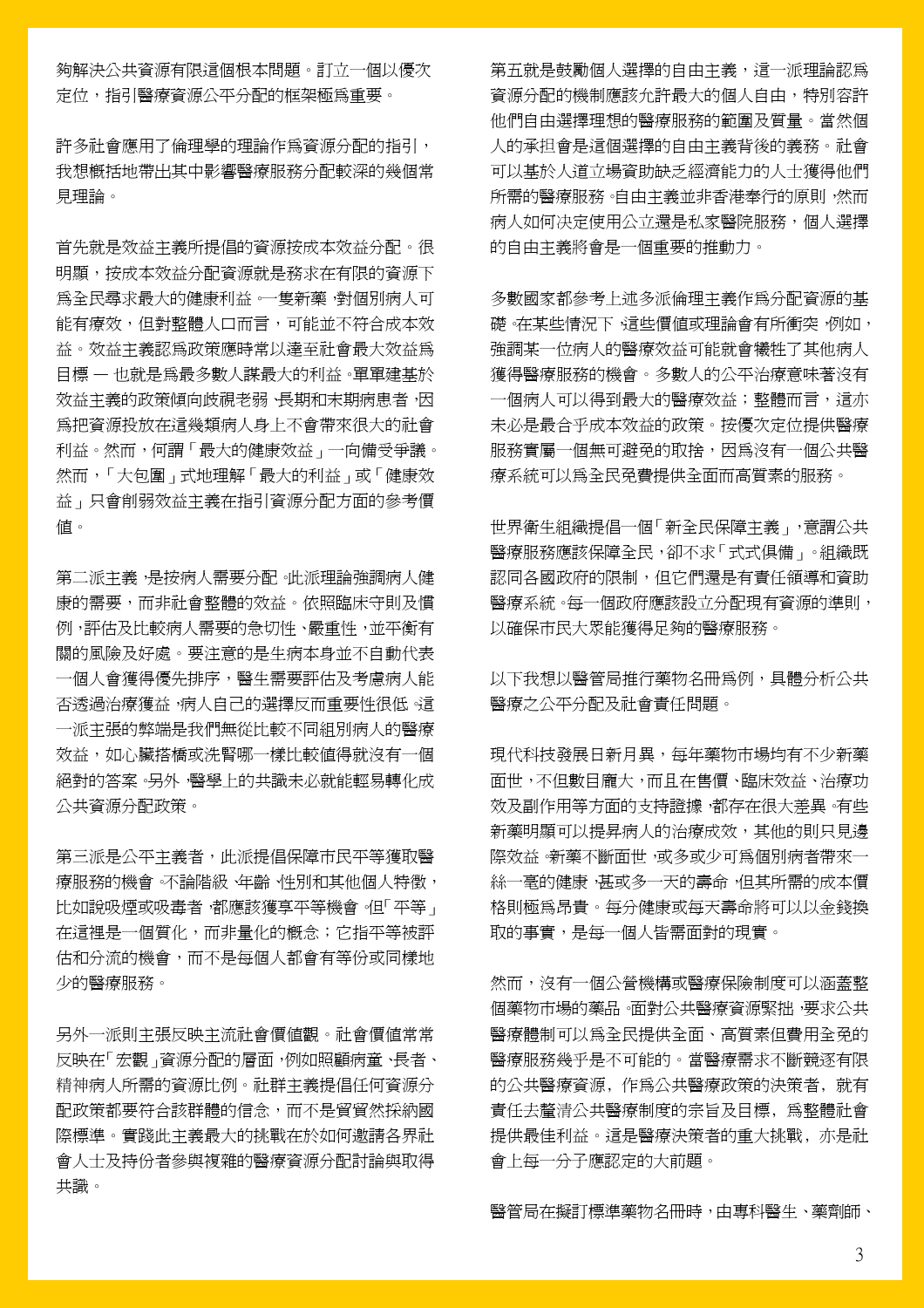藥劑學學者組成的專家小組,參考世界衛生組織意見 及國際做法 – 根據循證醫學、合理使用公共資源、目 標資助、機會成本考慮,公平地為所有病人提供有成效 的醫療服務。標準藥物名冊內包括的通用藥物和專用 藥物,都是經審訂具科研實證的安全藥物,我們會根據 標準收費為有臨床需要的病人提供。至於名冊以外的 藥物,如屬有成效但成本明顯昂貴的藥物,則會設立安 全網以補助方式為病人提供治療。至於僅屬初步醫療 驗証的藥物,僅具邊際效益的藥物,又或只是生活方式 的藥物,政策上因為希望能為病人提供選擇,故可以以 病人自付的模式為病人提供治療。

在個人的立塲上,假如不幸染病,期望能接受所有對其 可能帶來益處的治療及可掌握每個可能的機會是可以 理解的。就個別病人的訴求而言,當然希望有更多藥物 能夠納入名冊內成為公帑資助的項目。但大家都應該 明白,新藥或售價高昂的藥並不一定具有很高的療效。 同時,使用公帑時,在考慮個別病人對某些特定藥物的 需求時,我們須全面顧及公平分配及投放資源的原則。 亦要顧及成本效益和對整體病人的影响。面對資源有 限的現實,若果我們要為部份病人以公費提供僅屬初 步醫療驗証的藥物,僅具邊際效益的藥物,又或者純粹 是生活方式的藥物的話,我們就會被迫捨棄為更多其 他病人提供具實效及安全的治療。相信這不是香港社 會的主流價值觀;大家亦會不會認為這會是個負責任 的做法。

醫管局一貫的政策是為多數人提供良好的醫 服務,透 過政府及市民共同承擔醫療責任,使每名市民皆可獲 得質素合理而又負擔得起的醫療服務是我們的原則。 當然,世界上暫時仍未有一個被公認為絕對公平公正 的醫療資源分配機制。本港現行的機制是盡量因應本 地的具體社會經濟環境和文化背景等等規劃出來的一 個制度,隨著這些環境因素的變遷,公共醫療的分配亦 不斷調較、與時並進,我們需要更多的討論,引進新的 思維,在座各位作為醫護界的一分子,我亦希望大家多 提意見,為醫療服務決策者帶來更多新的啟發。

Dr. Cheung has discussed a very important issue in contemporary health care services – the balance of resources allocation and social responsibility in health care. As a member of the professional health care services in Hong Kong we, as critical care nurses, strive to contribute our works to achieve this challenging balance. Active participation in the dialogue of this issue with various members of the community is the first step to go.

# *Report on the 3rd Congress of World Federation of Critical Care Nurses* CHAN Wing-Keung, David Chairperson, PDC, HKACCN NS (ICU), Prince of Wales Hospital

The 3<sup>rd</sup> Congress of the World Federation of Critical Care Nurses (WFCCN) was held in Manila, Philippine from 26-28 Feb 2006. The host of this congress was the Critical Care Nurses Association of the Philippines (CCNAPI). The Main theme of this congress was "Sharing visions, creating missions – Convergence of Global Perspectives in Critical Care". This reflects the Critical Care Nurses' resolute commitment to upgrade our competencies, particularly now that there is a great demand for critical care services worldwide.



Some of the WFCCN Council members



Hong Kong Representatives

On  $25<sup>th</sup>$  Feb 2006, there was a pre-congress symposium. It was held in St. Luke Medical Centre, which was a very big private hospital with wellequipped facilities. The theme of the pre-congress symposium was about organ transplant. Topics included: Status of Organ Transplantation; Immunology of Transplantation; Donation Process;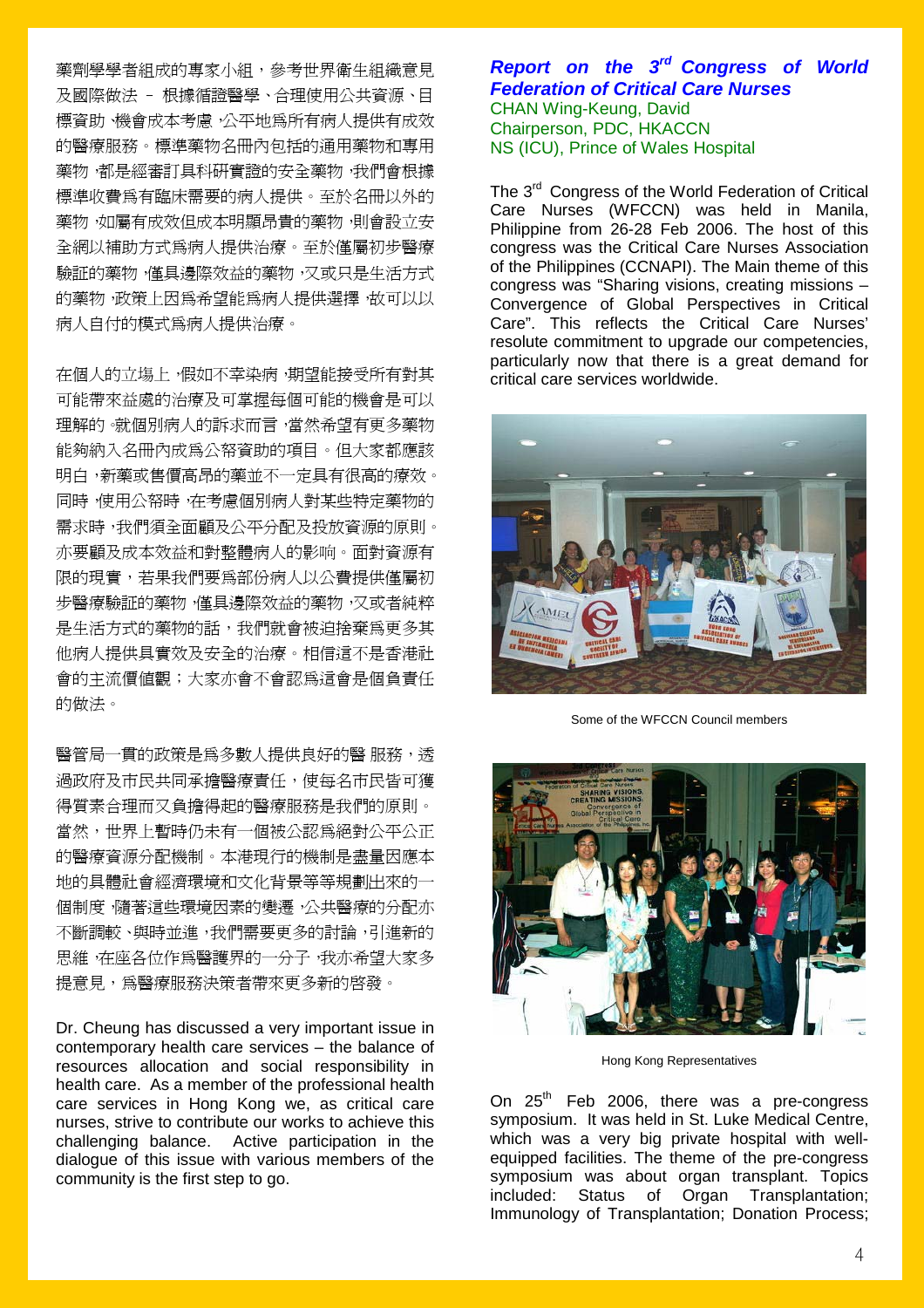Kidney & Liver Transplant; and Nurses' Role in Organ Transplant.

The 3-day Congress was held in the Century Park Hotel in Manila. Normally there should have much more representatives from oversea countries to attend this congress, but due to the demonstration and riots happened in Manila in 23-24 Feb 06, it has put some people off from joining this important event. Representatives that were present in the Congress included: Europe (Slovenia); Africa (South Africa); Pan-America (Argentina, USA, Venezuela, Mexico), Western-Pacific region (Australia, Japan, Korea, and Hong Kong). Hong Kong delegates included the President (Ms. Esther WONG), PDC Chairman (Mr. David CHAN), PDC Vice-Chairman (Mr. Danny Kong), and about 5 other ICU nurses from Hong Kong.

The opening ceremony began with the National Parade of all WFCCN member countries. Representatives had put on their own national costumes and marched in with their national flags. It was subsequently followed by national anthem of Philippine, lighting of the Nightingale's Lamp, and Invocation. The Opening Remark was given by the President of WFCCN Ms. Maria Isabelita C. Rogado before the commencement of the Scientific Program.

The Plenary Sessions included: The Future Directions of Critical Care Nursing; Worldwide Innovative Approaches; Improving Critical Care thru EBP; Advanced Nursing Practice – Certification of Critical Care Nurses; WFCCN Position Statement Consensus Forum – Rights of the Critically Ill; Emerging Roles and Nursing Images in the 21<sup>st</sup> Century; and Role Development in Critical Care & Avian Flu.

The Symposium included: Safety Issues – Critical Incident, Needle Injury; Cardiac Rehabilitation Program; WFCCN Position Statement about Nurse Education & Rights of Critically Ill Patients; Neurological Monitoring – Creation of a Stroke Center; Family Centred Care; Update Management of ARDS; End-of Life Issues; Writing Publications; World Wide Overview of Critical Care Nursing Organization; Nasogastric Feeding Practice in Europe; Roles of ICU Nurse; ICU Out-reaching Team; and Quality Indicators for Acute Care Settings.

The workshop included: Closed Suctioning System; Using the Laryngeal Mask Airway; and the Stroke Scale Monitoring.

After the Congress, the organizing committee arranged a Hospital visit for the WFCCN Council & some observers. The group visited the Medical City. It was another big private hospital with a very big

hospital compound, well-equipped facilities, and various medical services.

After the Hospital visit, a Post-Congress meeting was held among all the WFCCN Council members to evaluate and conclude the experience of this congress. Overall feedback showed that all participants found the Congress informative, and enjoyed the Congress very much. The host for the next WFCCN Congress will be South Africa. You are welcome to join HKACCN to participate in the Congress in August 2007.

## *Sharing on the 1st Hong Kong Wound Healing Symposium*  PANG Mei-Hing, Anita Nursing Sister, ICU, HKS&H

This one and a half day symposium was held on the  $21^{st}$  and  $22^{nd}$  April 2006. Wound care is such a discipline that relates to the entire healthcare sector. This is why the event brought about more than 500 attendants. I was not surprised the attendants were mostly nurses because they took care of patients' wound most of the time. The international faculty included physicians, cell biologists, and scientist from India, China, Singapore and Switzerland.

The symposium began with an overview of the challenges and opportunities in wound healing, stem cell research and its clinical application, the advance of wound healing and regeneration research in the Mainland of China, and examination of Indian traditional medicine with Western scientific methodology. Local faculty also presented current challenges in practical wound healing from both medical and nursing perspectives, and roles of lasers in the treatment of scar.

The second day was more focused on small group sessions. Research challenges were explored in the areas of human umbilical cord and cord blood. The stem cell that derived from the cord blood possessed self renewal capability. Researchers investigated and utilized this stem cell renewal capability in the process of wound healing. Concurrent workshops and special forums provided interactive and in-depth discussion opportunities to those who were involved in clinical wound care. In these sessions, new products and devices were also introduced.

Among all the workshops and special forums that I attended, larval and leech therapy session was an eye opening experience for me. I have read and recognized this therapy for a long time. However, this was the first time I saw the maggots applied to a real wound. On the other hand, sessions related to practical nursing care such as wound assessment,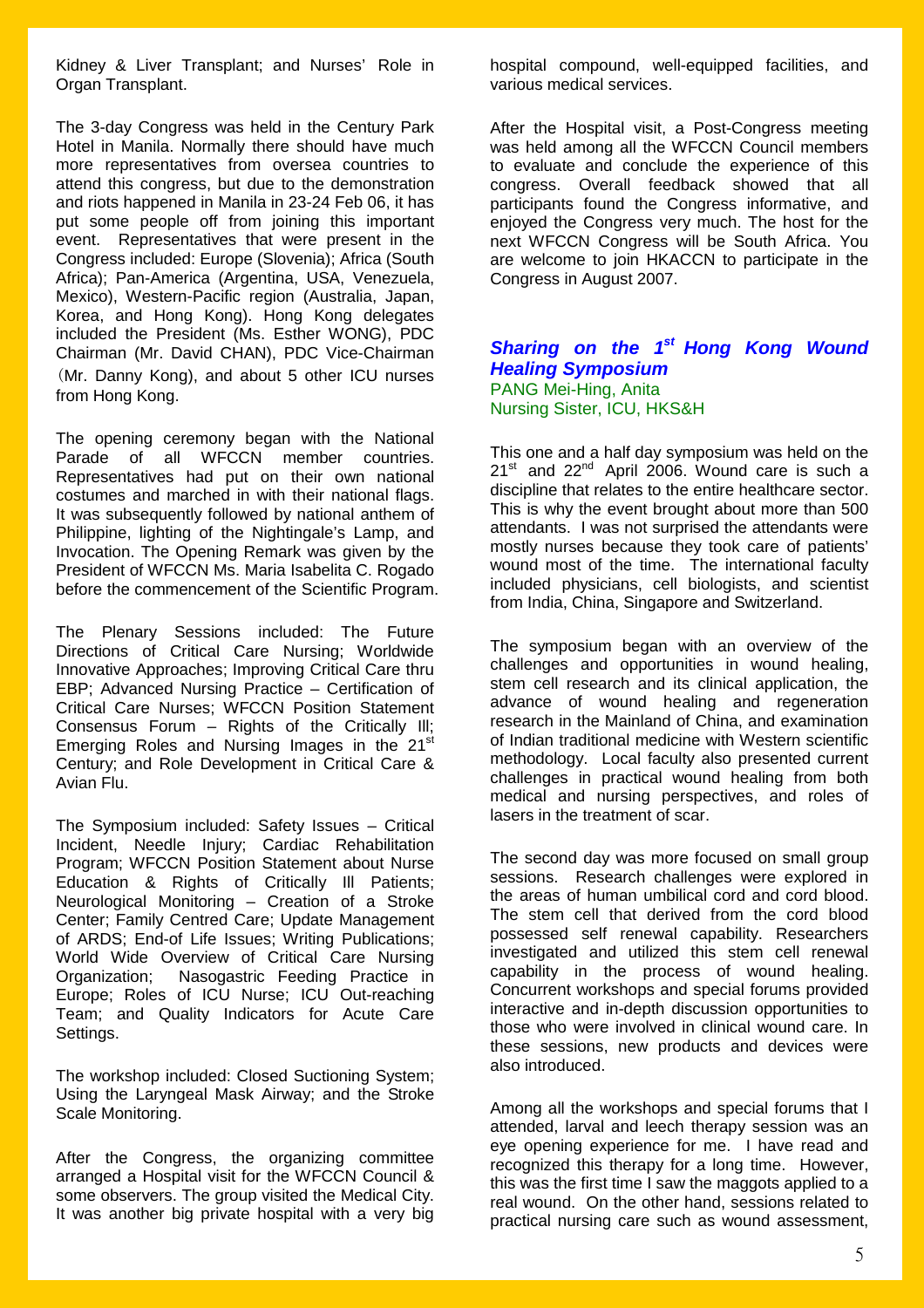choice of dressings, and flaps and grafts care were particularly useful for general nurses. Surgical aspects of wound healing were also well covered with the discussion on tissue expansion – including its principles and practice, clinical applications of fibrin glue, Versajet wound debridement and so forth.

Finally, I was enlightened by the presentation on analyzing Indian plant extracts for their wound healing efficacy in different phrases of healing. I have asked myself if such scientific validation of herbal extracts can be developed in India, why can't the similar studies be established in Mainland China? I have this vision that Chinese herbal medicine can be evaluated and validated in a scientific way. Therefore, it can also play a major role in the process of wound healing.

# *EBNP Project on Tracheal Tube Suctioning, RHTSK*

KAM Geoffrey, SNO (PD & OSH); WONG Esther, GM(N); CHAN Anne, APN (NSD); TSE Gloria, APN (Med); LEE CH, APN (SOPD); PANG, SY, APN (Surg); YU Alice, APN (Med); LIU TK, APN (Geri); FUNG Florence, RN (SAW), RHTSK

## **What is EBNP & its Importance**

Evidence based health care is the promotion of concepts and skills aiding to facilitate decisionmaking and to improve clinical effectiveness and quality of care (Field & Lohr, 1990). The major scope of evidence-based nursing practice (EBNP) is to address issues related to the continuing gap between research findings and clinical practice (Parker, 2005). The steps in EBNP are: 1) reflecting on your practice; 2) framing an answerable question; 3) searching for available evidences; 4) appraising the evidence; and 5) implementing EBNP. In order to promote EBNP in Ruttonjee and Tang Shiu Kin Hospitals (RHTSK), an EBNP project on tracheal tube suctioning was commenced in early 2004. With the adoption of the EBNP steps, nursing audits were conducted to evaluate nurses' compliance with the recommended EBNP guidelines.

Tracheal tube (TT) suctioning is a common but important procedure in hospitals. Along with removing respiratory secretions and maintaining patent airways for patients, suctioning is a traumatic and risky procedure which may results in suctioning-related complications, such as tracheal trauma and unfavorable outcomes. Proper and safe application of suctioning technique could, then, help to safeguard patient and staff safety. However, there were too many guidelines on TT suctioning and the safe application of suctioning technique was rather confusing among nurses. Some of these

guidelines were criticized for their validity, reliability and consistency with the advances in research findings, technologies and products (Evans, 2001). The best evidence on performing TT suctioning should be established to form a concrete basis for safe nursing care practice. EBNP guidelines on tracheal tube suctioning had to be developed to ensure the provision of safe patient care.

The purposes of our EBNP project were four-folded: First, to review the best evidences on tracheal tube suctioning; second, to incorporate the evidence into our nursing practice guidelines on suctioning; third, to provide evidence-based directives and guidelines for our nurse clinicians; and fourth, to evaluate the compliance of our nurses with the established practice guidelines.

## **Clinical Question & PICO**

In order to define our scope of literature search and review, an answerable clinical question was framed and raised: Are the current method of tracheal tube suctioning (conventional and close-system technique) for hospitalized adult patients consistent with best practice? PICO (population, intervention, counter and outcome) was also used to define the components in our clinical question and to facilitate the search for the answers (Sackett et al, 2000) and they are:

| Population          | The hospitalized adult patients<br>required tracheal tube suctioning                                                                                                                                                                                                |
|---------------------|---------------------------------------------------------------------------------------------------------------------------------------------------------------------------------------------------------------------------------------------------------------------|
| <b>Intervention</b> | The best practice on tracheal<br>tube suctioning                                                                                                                                                                                                                    |
| Counter             | The existing practice guidelines<br>on.<br>a) Tracheostomy Tube/<br><b>Endotracheal Tube Suctioning</b><br>(Conventional technique); and<br>b) Tracheostomy Tube/<br><b>Endotracheal Tube Suctioning</b><br>(Closed system technique)<br>(Hospital Authority, 2003) |
| Dutcome             | Suctioning related complications                                                                                                                                                                                                                                    |

## **Literature Review and Critical Appraisal**

The method of literature review was based on the recommendations of the Center for Reviews and Dissemination's (CRD) (2001) Guidance for those Carrying Out or Commissioning Reviews. Multiple sources were used to search for the best evidence, including: electronic databases; manual searching of key journals and conference proceedings; reference lists of all reviewed articles; HA intranet, internal medical department statistics; and contact with clinical experts. Scientific critical appraisal tools developed by the Critical Appraisal Skills Programme (CASP) (2005) from United Kingdom were used to assess and appraise the quality of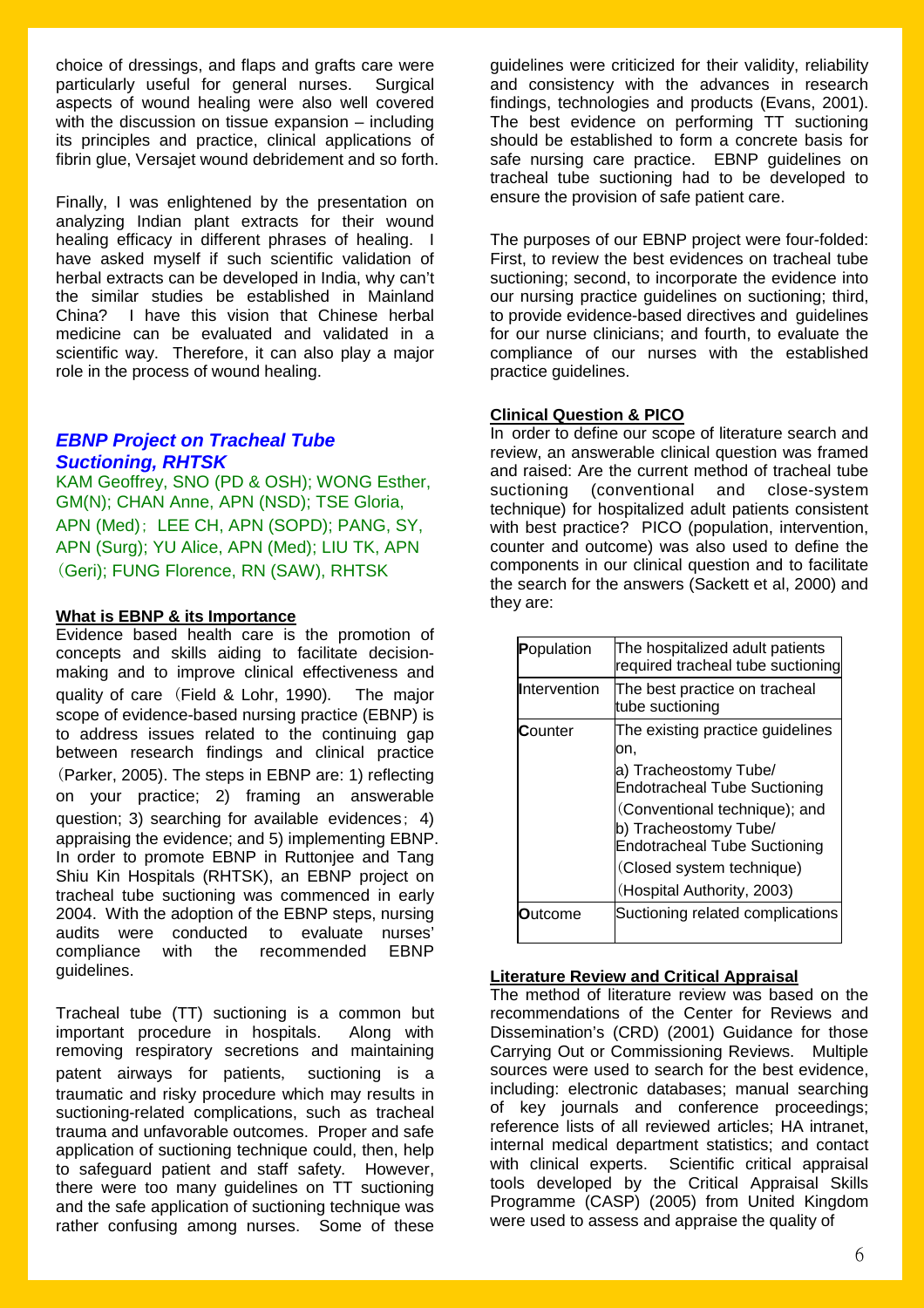

studies screened. Started from the 14,591 articles initially identified, 96 papers were included for final review (Figure 1).

Upon the final review, the best evidence found in the literature were classified and discussed as the following major areas: 1) patient's experience on suctioning; 2) clinical indicators for suctioning; 3) technique of suctioning; 4) oxygenation; 5) prevention of infection & saline instillation; and 6) conventional versus closed system suctioning technique. The existing guidelines (current methods) of TT suctioning are consistent with the best available evidence. With the incorporation of best available evidence we found, we further refined and elaborated our existing practice guidelines on TT suctioning as a set of 3 documents, which includes the, a) EBNP procedure guidelines, b) success criteria, and c) audit form.

#### **Hospital EBNP Seminar**

In order to re-inform our nurses on the best available evidence and the EBNP practice on TT suctioning, an EBNP Seminar was held in November 2005 with more than 100 nurses and allied health clinicians attended. Video clips on standard practices of TT suctioning were also produced and presented as demonstration in the seminar. CD copies of the demonstration videos and the Powerpoint presentation were distributed to all wards, units and clinical areas to facilitate the dissemination of guidelines and to ensure that there is 100% coverage of practice standard among local nurses. Two clinical audit exercises, before and after the EBNP seminar, were conducted to evaluate nurses' competence in performing TT suctioning; and to investigate the effectiveness of educational seminar in promoting EBNP guidelines.

#### **Nurses' Compliance with the EBNP Practice Guidelines**

Practice samples from daily care of patients with tracheal tubes were collected before and after the seminar. The results of pre-audit revealed that there were discrepancies between the practice of the nurses and the recommended TT suctioning practice in the guidelines. After the EBNP seminar and dissemination of guidelines-related information to clinical areas, the results of the post-audit suggested that there was significant improvement on the nurses' compliance with the EBNP guidelines. This improvement appeared to be a result of an increased understanding and awareness of the details on the practice guidelines from the sharing in the educational seminar and demonstration videos. In addition, strategies should be developed to facilitate nurses' adaptation of any new practice guidelines in our future EBNP projects. Due to various limitations such as staff morale and clinical complexities, the audit period and sample size were minimized to be a workable extent as 3 days and 10 suctioning episodes in each sample group respectively. This small sample size limited the ability of generalization of the results to those uncovered clinical specialties in the hospital. In order to generalize the findings, more samples should be recruited by extending the audit period.

#### **Sharing the EBNP Strategy**

In order to share our EBNP project with other colleagues in HA, we submitted and presented this project at the EBNP seminar organized by IANS, HAHO, on 26<sup>th</sup> January 2006. It is encouraging that our EBNP project was being recognized and awarded as the Best Presentation in the seminar. We planned to present this project at an international conference later this year.

#### **Conclusion**

EBNP guidelines development and utilization supported nurses to make evidence-based clinical decisions. From the audit results of this project, structured training sessions could help to improve our nurses' awareness of and adoption to EBNP guidelines on TT suctioning. In order to enhance the quality of nursing practice and to ensure patient safety, EBNP guidelines should be well established. With this pilot EBNP project, we demonstrated that EBNP could also improve the clinical competence of